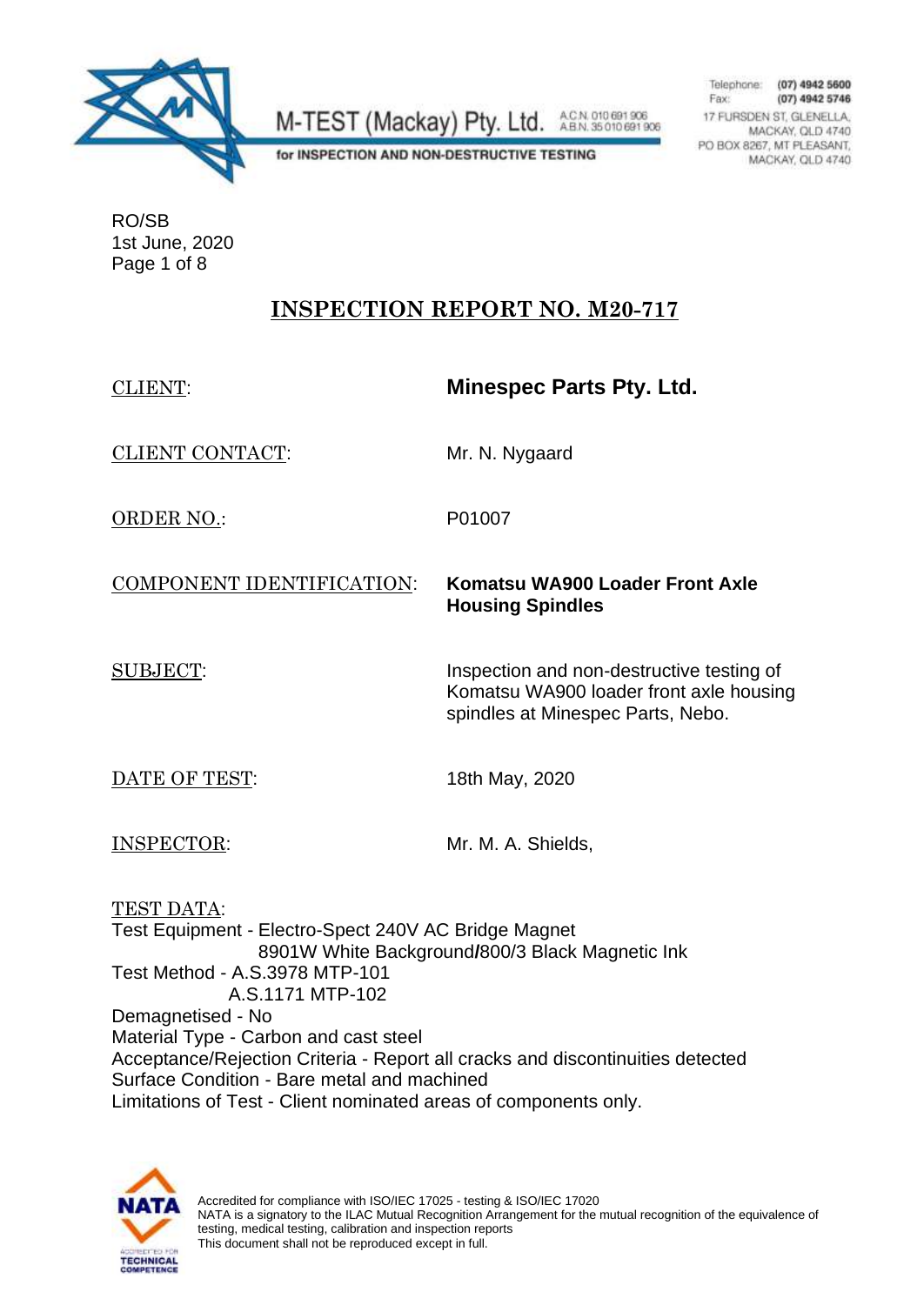## **RESULTS OF EXAMINATION**

**VT - Visual Testing**

**MT - Magnetic Particle Testing**

#### **KOMATSU WA900 LOADER FRONT AXLE HOUSING SPINDLES**

Refer to Photograph No. 1 - 3 for locations tested.

(VT) - No visual defects detected. (MT) - Cracks detected, refer to Photograph Nos. 4 - 9.

M. A. SHIELDS **Inspector** Att.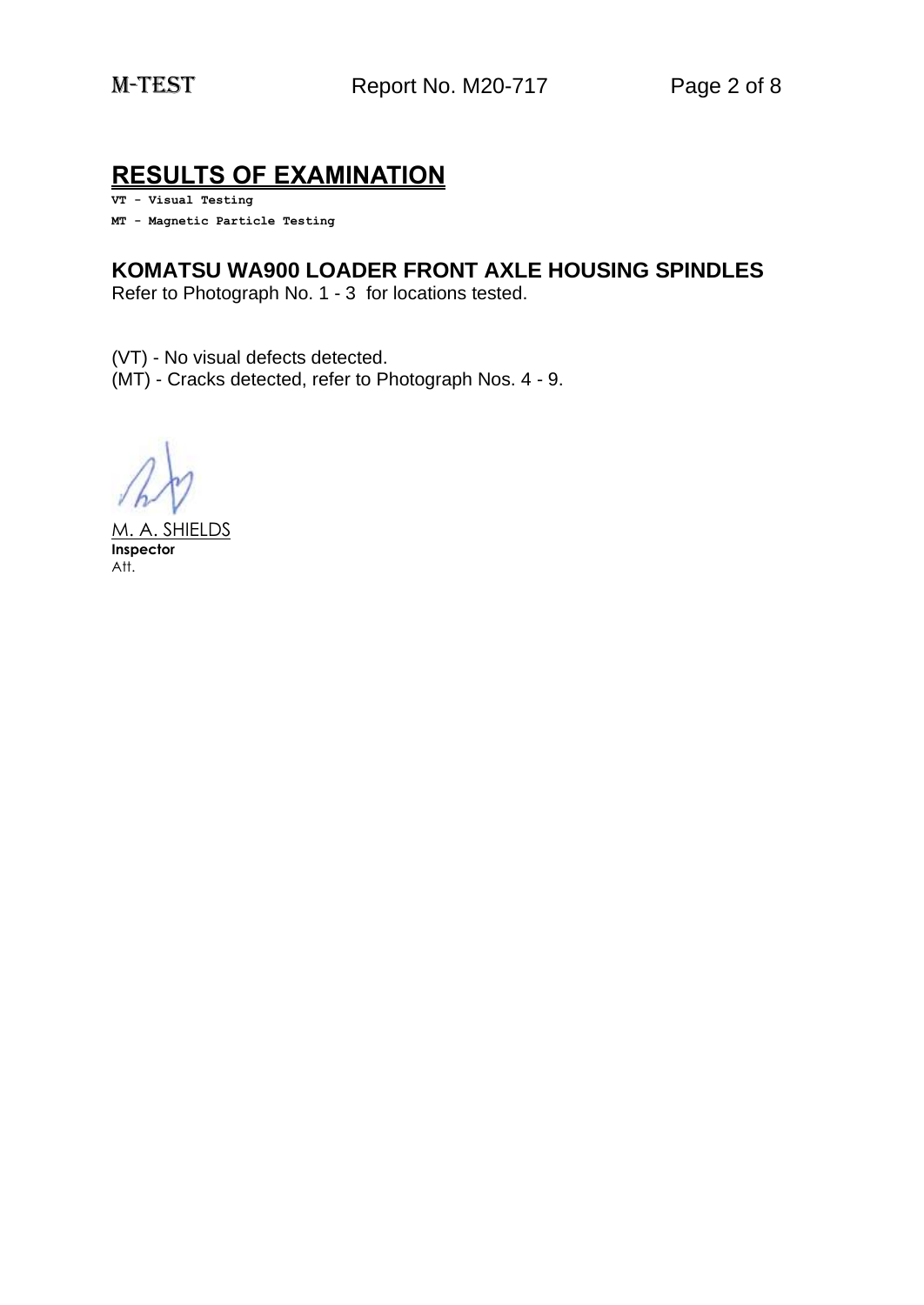PHOTOGRAPH NO. 1 - Locations tested



PHOTOGRAPH NO. 2 - Locations tested

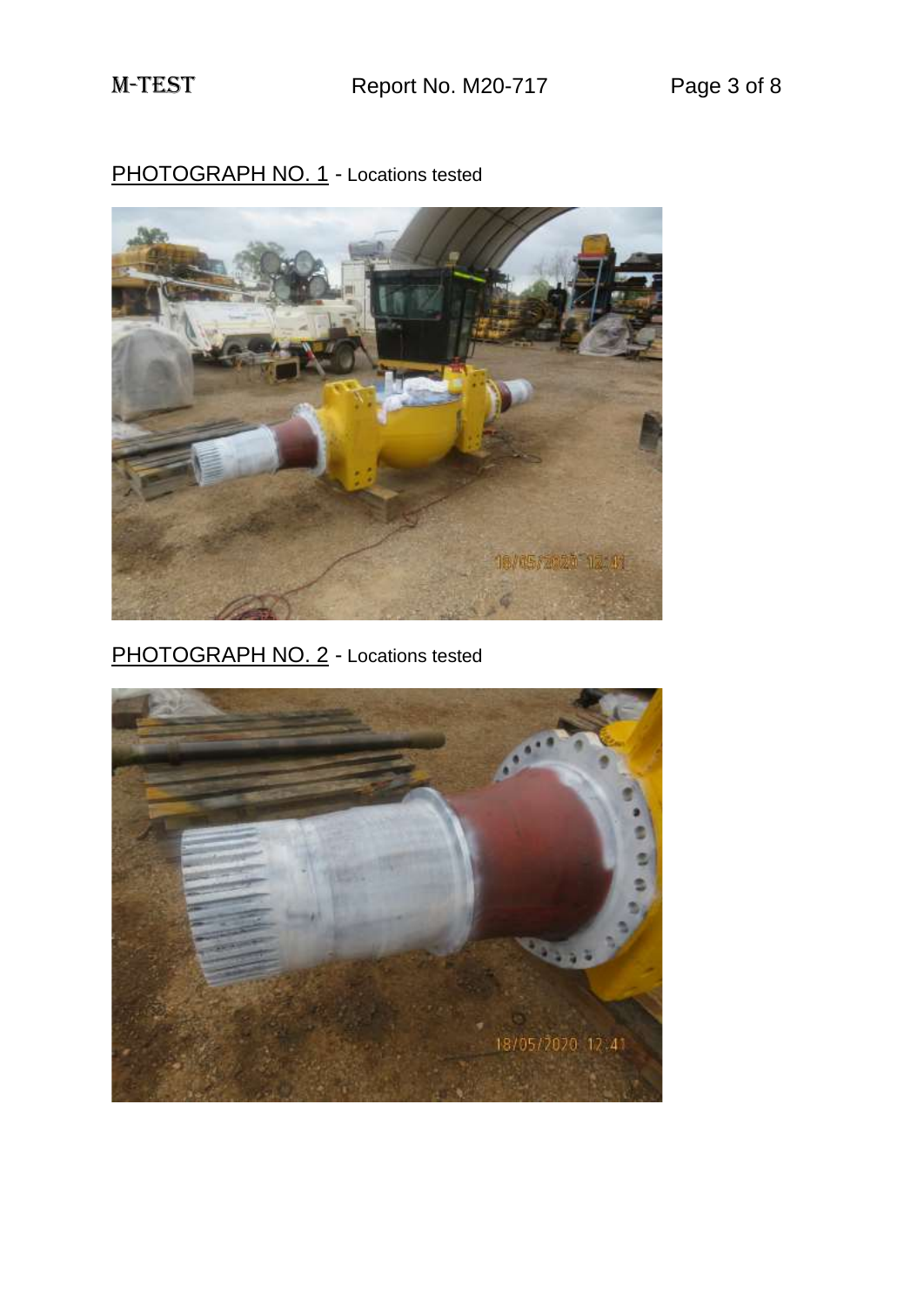# PHOTOGRAPH NO. 3 - Locations tested



PHOTOGRAPH NO. 4 - Cracks detected

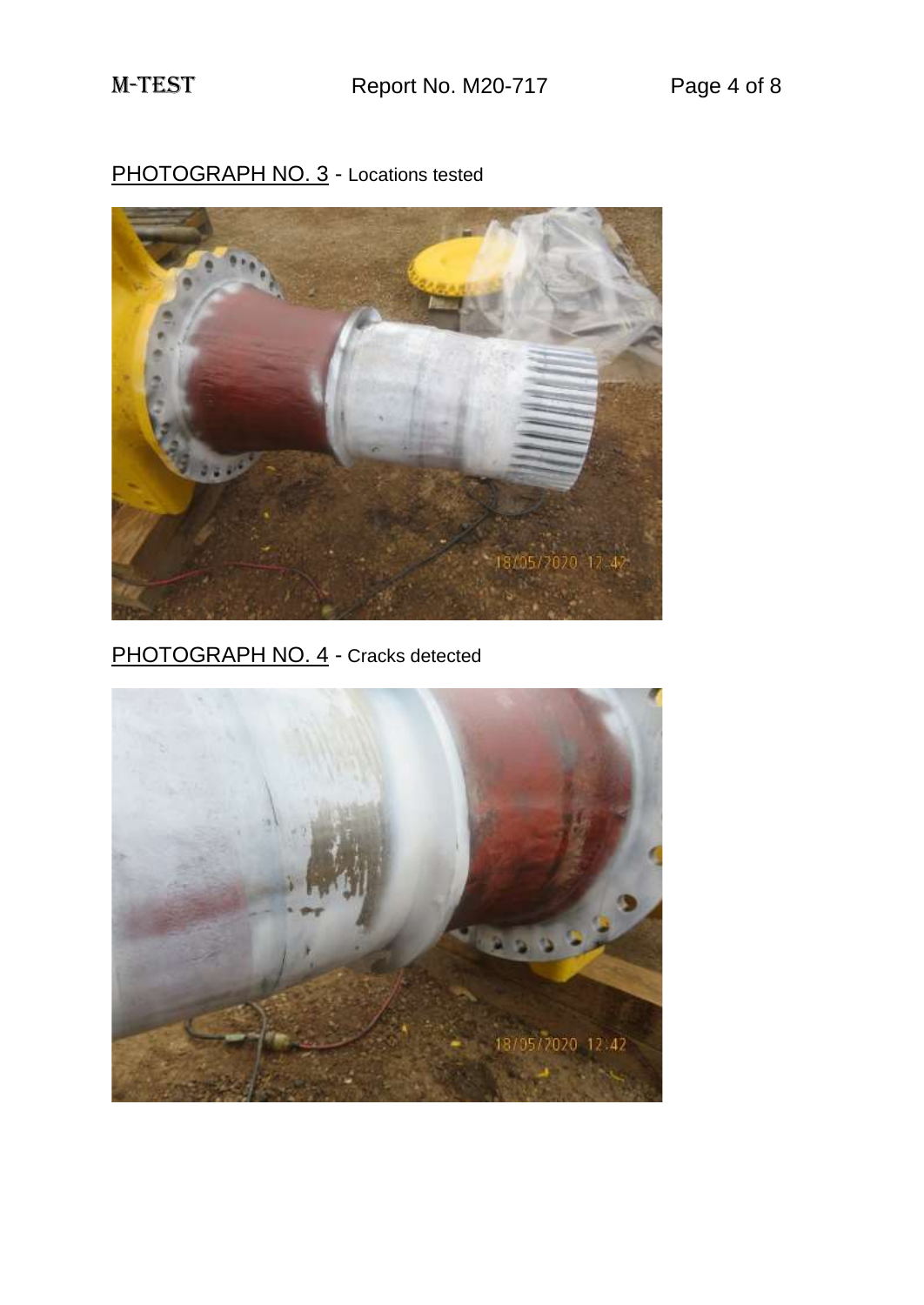PHOTOGRAPH NO. 5 - Crack detected (location)



PHOTOGRAPH NO. 6 - 5mm crack detected

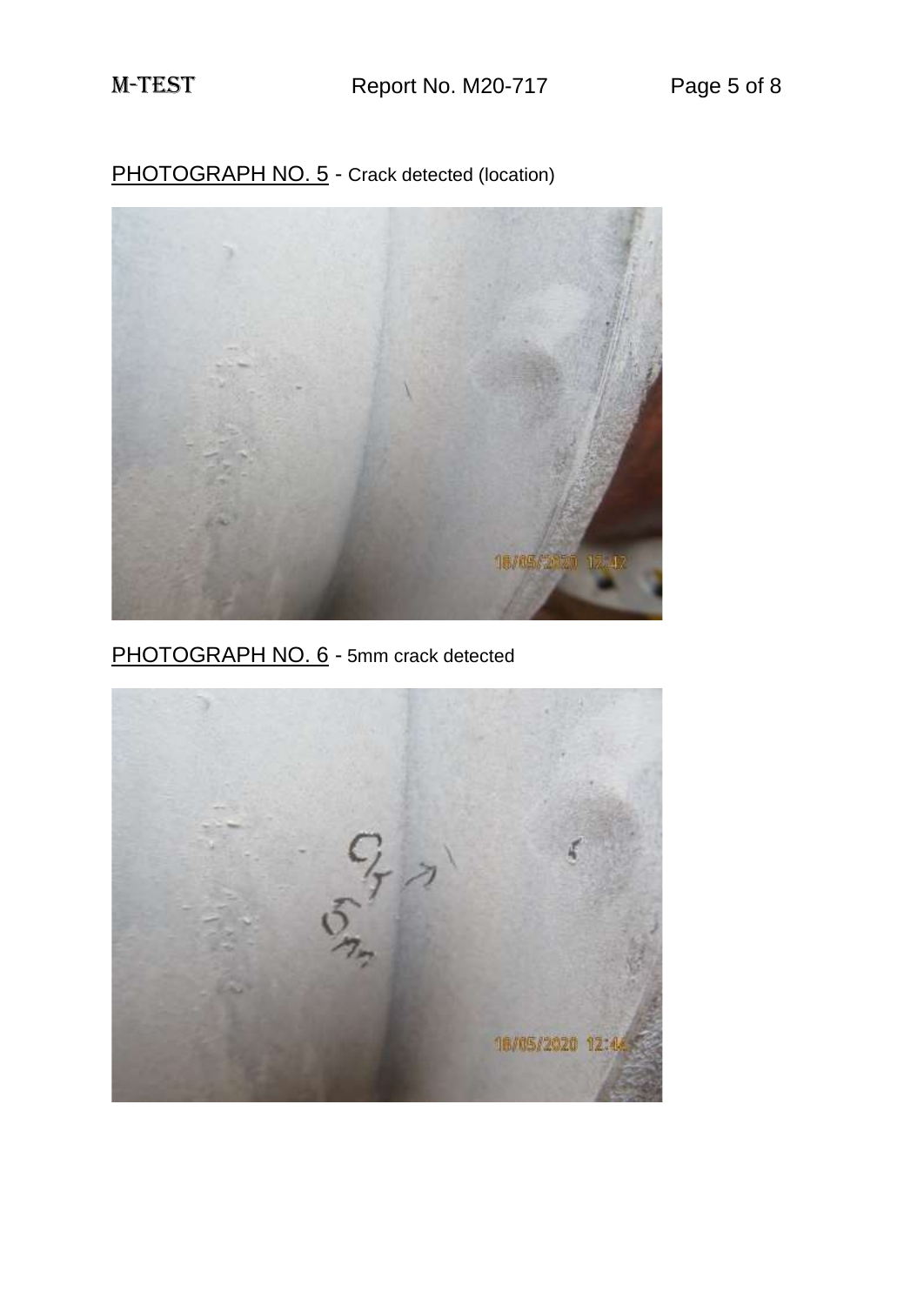

PHOTOGRAPH NO. 7 - Cracks detected (location)

PHOTOGRAPH NO. 8 - 3mm crack detected

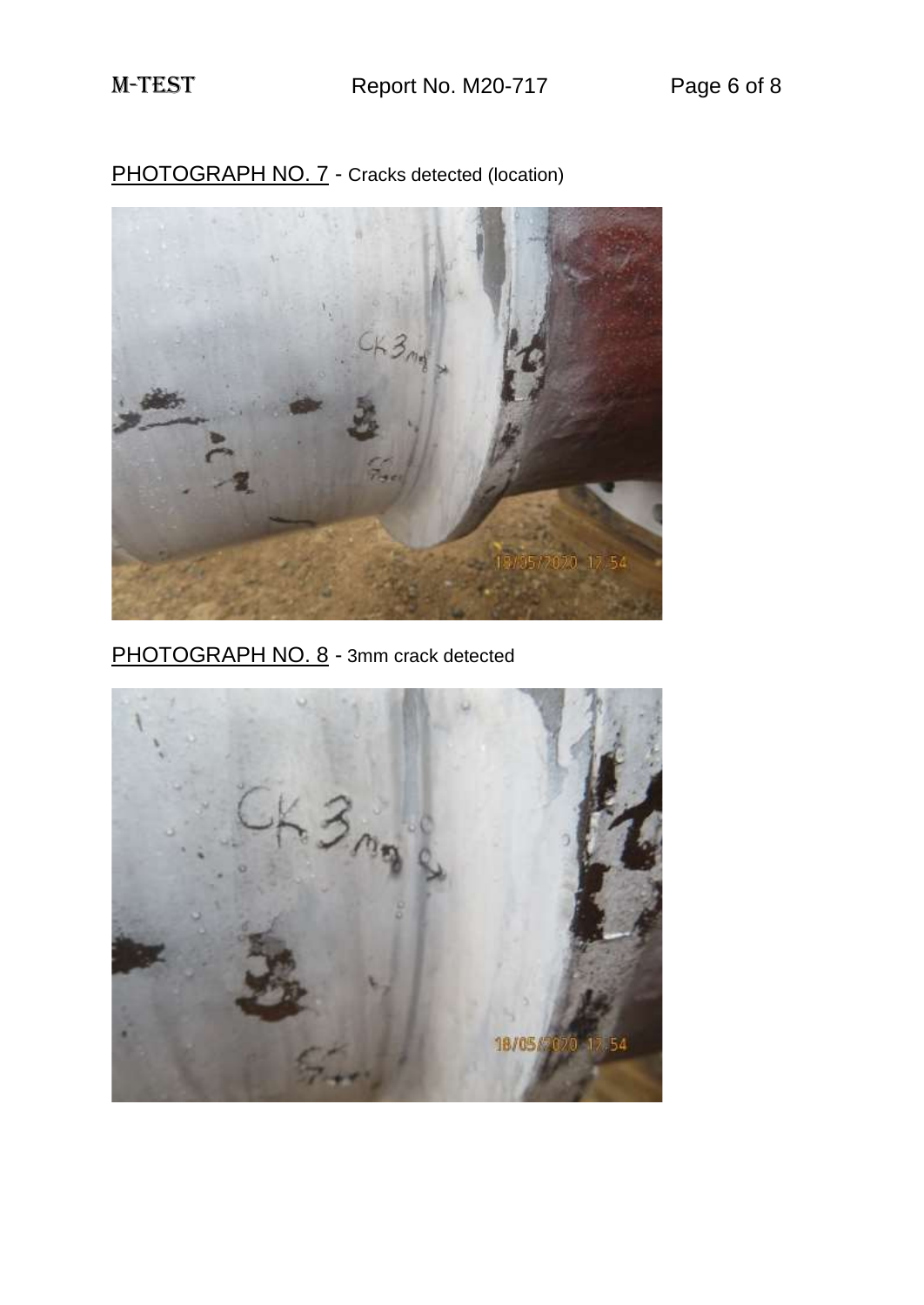

PHOTOGRAPH NO. 9 - 9mm crack detected